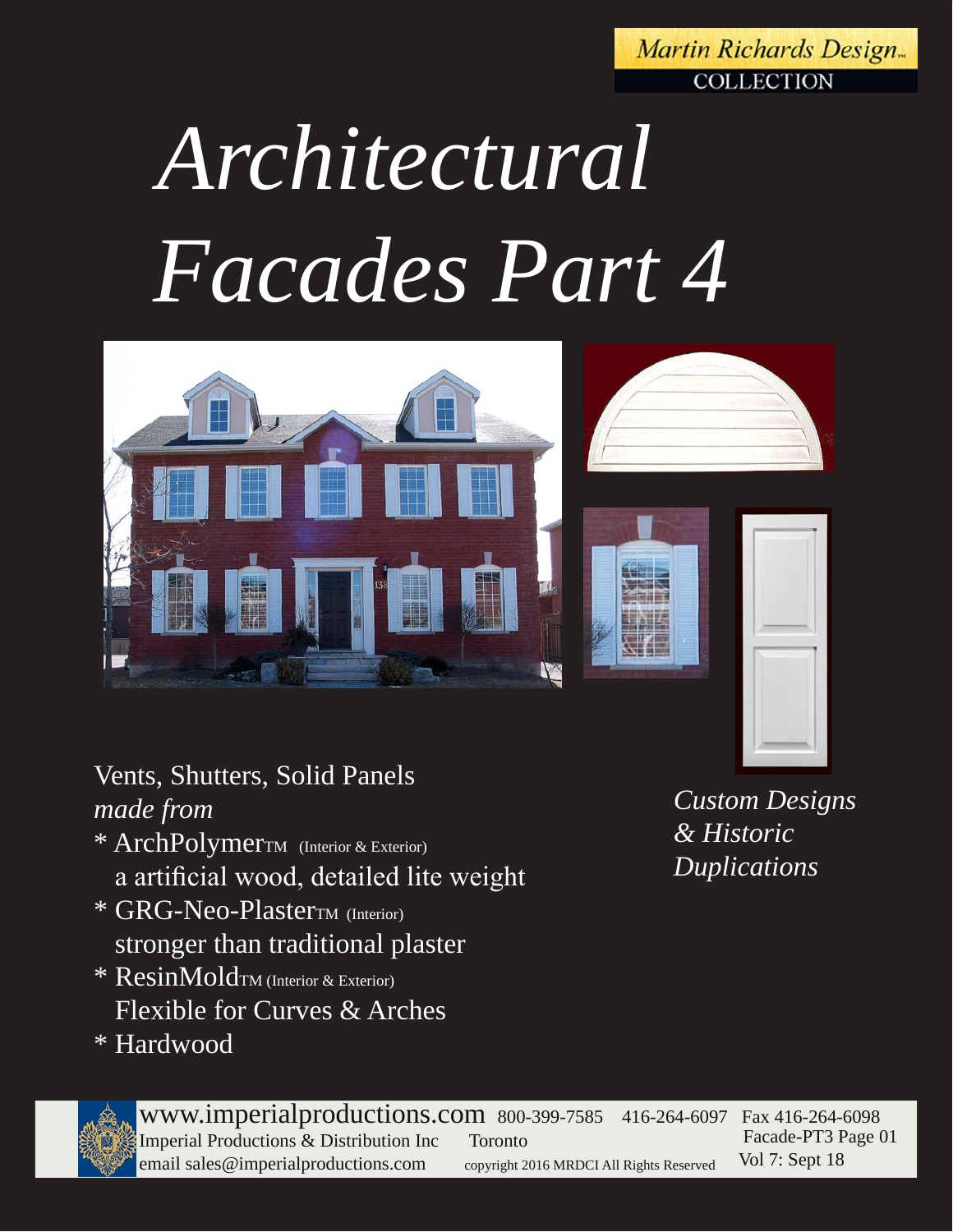## Standard Attic Vents



#### **Half Round Vents**

#### **Decorative Solid Panel No Holes**

**Operative Louver with Screen & Rainguard IPOPL1000** 24-5/8" wide x16" high (62.54x40.64cm) **IPOPL1001** 27-1/2" wide x 17-1/2" h (69.85x44.45cm) **IPOPL1002** 30-1/2" wide x 19" high (77.47x48.26cm) **IPOPL1003** 36-7/16" wide x 22-1/8" high (92.56x56.19cm) **IPOPL1004** 41" wide x 21-1/8" high (104.14x53.65cm) **IPOPL1005** 42-5/8" wide x 25-1/8" high (108.26x63.81cm) **IPOPL1006** 48-1/4" wide x 24-1/8" high (122.55x61.27cm) **IPOPL1007** 48-5/8" wide x 28-1/8" high (123.5 x 71.43cm) **IPOPL1008** 54-3/8" wide x 31" high (138.11 x 78.74cm) **IPOPL1009** 60" wide x 33-7/8" high (152.4 x 86.04cm) **IPOPL1010** 60" wide x 34" high (152.4 x 86.36cm) **IPFKL1000** 24-5/8" wide x 16"high(62.54x40.64cm) **IPFKL1001** 32-3/8" wide x 20" high (82.23x50.8cm) **IPFKL1002** 36-3/8" wide x 22" high (92.39x55.8cm) **IPFKL1003** 40-3/8" wide x 21" high (102.55x53.34cm) **IPFKL1004** 48-3/8" wide x 24" high (122.87x60.96cm) **IPFKL1005** 48-3/8"wide x 28-1/16" h(122.87x71.28cm) **IPFKL1006** 60" wide x 33-7/8" high (152.4 x 86.04cm)

#### **Operative with Screen Round**

**IPOPL1555** 16"diameter (40.645cm) **IPOPL1550** 24"diameter (60.96cm) **IPOPL1556** 24"diameter (60.96cm) **IPOPL1554** 24"diameter (60.96cm) **IPOPL1551** 30"diameter (76.2cm) **IPOPL1557** 30"diameter (76.2cm) **IPOPL1552** 36"diameter (91.44cm) **Decorative Solid Panel No Holes IPFKL1200** 24"diameter (60.96cm) **IPFKL1201** 32"diameter (81.28cm) **IPFKL1202** 35-3/4"diameter (90.8m) **IPFKL1203** 40"diameter (101.6cm) **keystone**

**Vents with** 

**Ovals IPOPL1402** 10"x15" (25.4 x 38.1cm) **IPOPL1403** 21"x27" (53.3 x 68.5cm) **IPOPL1404** 22"x34" (55.8 x 86.3cm) **IPOPL1400** 27-7/8" x 35-3/4" (70.8 x 90.8) **IPOPL1405** 28"x36" (71.1 x 91.4) **IPOPL1406** 34"x 22" (86.3 x 55.8cm) **IPOPL1401** 34-1/2" x 22-9/16"(87.6 x 57.3)

### **Round Vents Decorative Solid Panel No Holes**





### **IPFKL1050** 12"diameter (30.48cm) **IPFKL1051** 16"diameter (30.48cm) **IPFKL1052** 18-1/16" (45.88cm) **IPFKL1053** 19-5/16" (84.88cm)

**IPFKL1054** 20" (50.8cm) **IPFKL1055** 22" (55.88cm) **IPFKL1056** 24" (45.88cm) **IPFKL1057** 28" (71.12cm) **IPFKL1058** 30" (76.2cm) **IPFKL1059** 34" (86.36cm) **IPFKL1060** 36" (91.44cm) **IPFKL1061** 38-1/8" (99.37cm) **IPFKL1062** 42" (106.68cm) **IPFKL1063** 48" (121.92cm)

#### **Operative with Screen**

**IPOPL1500** 18" (45.72cm) **IPOPL1501** 19-5/16" (49.7cm) **IPOPL1502** 22" (55.88cm) **IPOPL1503** 24" (45.88cm) **IPOPL1504** 28" (45.72cm) **IPOPL1505** 30-3/16" (76.68cm) **IPOPL1506** 34-1/4" (86.99cm) **IPOPL1507** 36" (91.44cm) **IPOPL1508** 38-15/16" (98.92cm)

#### **Octagons**



**IPOPL1300** 12" x 12" (30.48cm) **IPOPL1301** 18"x18" (45.72cm) **IPOPL1302** 19"x19" (48.26cm) **IPOPL1303** 22"x22" (55.88cm) **IPOPL1304** 24-1/8"x24-1/8"(61.27cm) **IPOPL1305** 28"x28" (71.12cm) **IPOPL1306** 30"x30" (76.2cm)

**Operative with Screens**





**Frame only IPQD101** 31-1/2" x 31-1/2" (80cm x 80cm)

**Frame & Screen Operative IPQD100**  30" x x 30" (76.2 x 76.2cm)

**IPFKL1360** 24" x 24" **Diamond**

(60.96 x 60.96cm) Top 6/12 Angle 26.6



All prices & specifications subject to change without notice, Final product & measurements may vary from this brochure



www.imperialproductions.com 800-399-7585 416-264-6097 Fax 416-264-6098 Imperial Productions & Distribution Inc Toronto / New York email sales@imperialproductions.com copyright 2016 MRDCI All Rights Reserved

 Facades PT4 Page 2 Vol 7: Sept 2018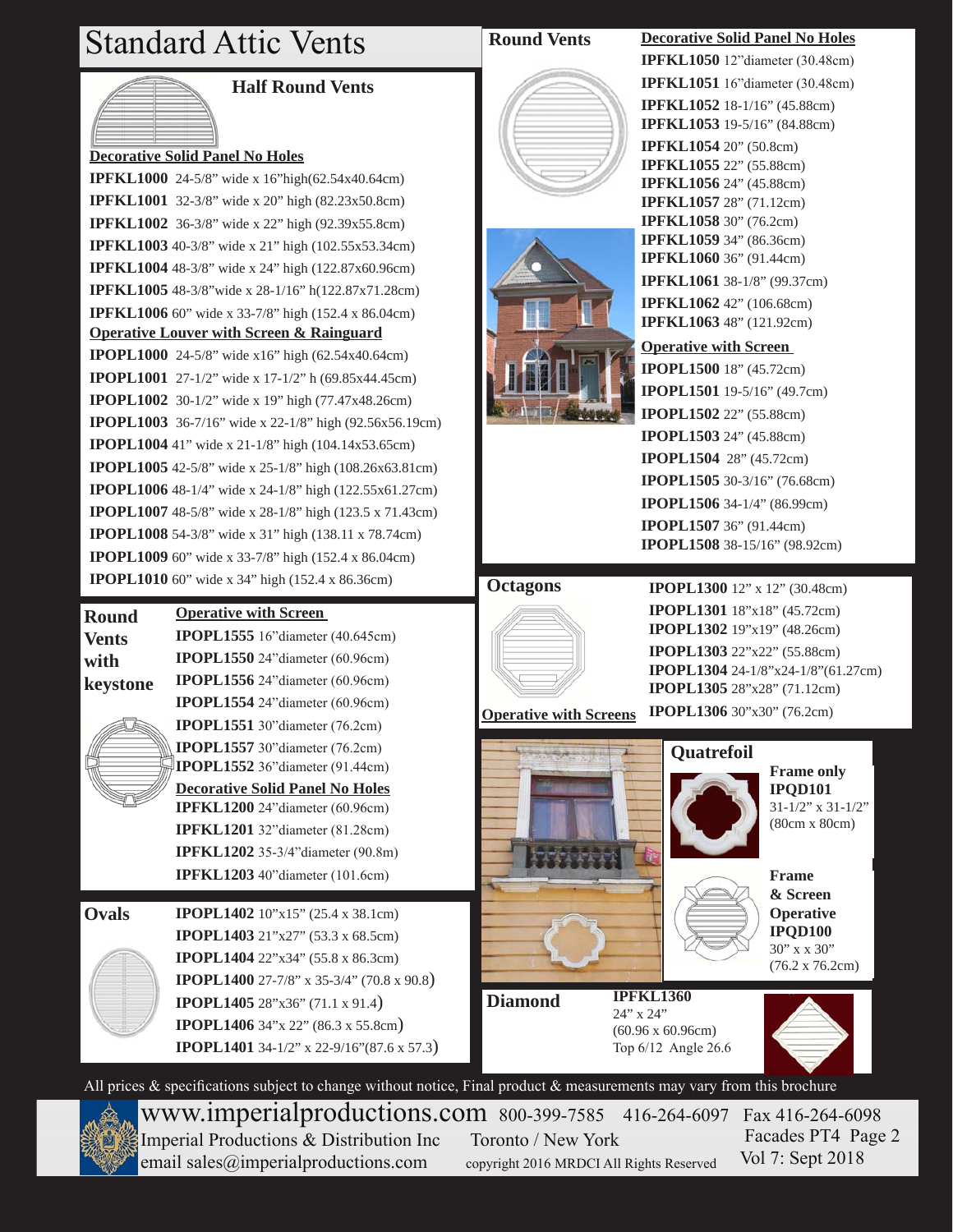#### **Rectangle & Squares Operative with Screen**

**IPOPL1610** 12" high x 12" wide (30.4 x 30.4cm) **IPOPL1600** 18" high x 12" wide (45.7 x 30.4cm) **IPOPL1601** 24" high x 12" wide (30.48 x 60.9cm) **IPOPL1604** 24" high 16" wide (60.9 x 40.6cm) **IPOPL1605** 24" high x 18" wide (60.9 x 45.7cm) **IPOPL1611** 26" high x 12" wide (66 x 30.48cm) **IPOPL1607** 28-5/8" h x 19-1/2" wi(72.7 x 49.5cm) **IPOPL1606** 30" high x 18" wide (76.2 x 45.7cm) **IPOPL1615** 32" high x 16" wide (81.2 x 40.6cm) **IPOPL1602** 36" high x 11-1/2" wide (91.4 x 29.2cm) **IPOPL1612** 36" high x 12" wide (91.4 x 30.4cm)

**IPOPL1603** 41-7/8" high x 14" wide (106.3 x 35.5cm) **IPOPL1609** 42" high x 30" wide (106.6 x 76.2cm) **IPOPL1608** 42-7/8" high x 19-1/2" wide (108.9 x 49.5cm) **IPOPL1614** 90" high x 13" wide (228.6 x 33cm)

#### **Decorative Solid Panel No Holes**

**IPFKL1320** 18" high x 6" wide (48.2 x 15.2cm) **IPFKL1322** 18" high x 12" wide (45.7 x 30.4cm) **IPFKL1321** 24" high x 9" wide (60.9 x 22.8cm) **IPFKL1323** 24" high x 12" wide (60.9 x 30.4cm) **IPFKL1325** 24" high x 16" wide (60.9 x 40.64cm) **IPFKL1328** 24" high x 18" wide (60.9 x 45.7cm) **IPFKL1331** 24" high x 49" wide (60.9 x 124.4cm) **IPFKL1329** 30" high x 18" wide (76.2 x 45.72cm) **IPFKL1324** 36" high x 12" wide (91.4 x 30.4cm) **IPFKL1327** 36" high x 18" wide (91.4 x 45.7cm) **IPFKL1326** 36" high x 16" wide (91.4 x 40.6cm) **IPFKL1330** 36" high x 24" wide (91.4 x 60.9cm)

#### **Triangle**

#### **Operative with Screen**

|                  | Pitch  | Width x Height                                 |
|------------------|--------|------------------------------------------------|
| <b>IPOPL1811</b> | 2.5/12 | 84" x 17-1/2" (213.3 x 44.4cm)                 |
| <b>IPOPL1824</b> | 2.5/12 | 132" x 27-1/4" (335.2 x 69.2cm)                |
| <b>IPOPL1818</b> | 2.9/12 | 78-7/8" x 19" (200.3 x 48.2cm)                 |
| <b>IPOPL1815</b> | 3/12   | 46-5/8" x 11-5/8" (118.4 x 29.5cm)             |
| <b>IPOPL1817</b> | 3/12   | 73" x 18-1/4" (185.4 x 46.3cm)                 |
| <b>IPOPL1810</b> | 3/12   | 76" x 19" (193 x 48.2cm)                       |
| <b>IPOPL1819</b> |        | $3.2 / 12$ 80-3/16" x 21-1/2" (203.6 x 54.6cm) |
| <b>IPOPL1822</b> |        | 3.2 / 12 108" x 29" (274.3 x 73.6cm)           |
| <b>IPOPL1820</b> |        | 3.4 / 12 87-1/4" x 25" (221.6 x 63.5cm)        |
| <b>IPOPL1809</b> | 4/12   | $71-3/4$ " x 24" (182.2 x 60.9cm)              |
| <b>IPOPL1814</b> |        | 4.1 / 12 41-3/8" x 14-1/4" (105 x 36cm)        |





#### **Operative with Screen Height x Width**

**IPOPL1021** 17-7/8" x 12" (45.4 x 30cm) **IPOPL1203** 18" x 18" (43.18x43.18cm) **IPOPL1022** 24" x 12"(60.9 x 30.4cm) **IPOPL1200** 24" x 12"(60.9 x 30.4cm) **IPOPL1209** 24" x 30"(60.9 x 76.2cm) **IPOPL1205** 28" x 19" (71 x 48.2cm) **IPOPL1025** 28-5/8" x 19-9/16" (72.7 x 49.7cm) **IPOPL1023** 28" x 17" (71 x 43.1cm) **IPOPL1202** 28" x 22" (71 x 55.8cm) **IPOPL1207** 30" x 24" (76.2 x 60.9cm) **IPOPL1026** 31-1/2" x 22" (80 x 55.8cm) **IPOPL1206** 34" x 22" (86.3 x 55.8cm) **IPOPL1204** 36" x 18" (91.4 x 45.7cm) **IPOPL1020** 36" x 8" (91.4 x 20.3cm) **IPOPL1208** 36" x 24" (91.4 x 60.9cm) **IPOPL1210** 48" x 36" (121.9 x 91.4cm)

#### **Decorative Solid Panel No Holes Height x Width**

**IPFKL1300** 24" x 12" (60.9 x 30.4cm) **IPFKL1304** 24" x 12"(60.9 x 30.4cm) **IPFKL1301** 30" x 18" (76.2 x 45.7cm) **IPFKL1306** 30" x 18" (72.6 x 43.7cm) **IPFKL1308** 31-1/2" x 22" (80 x 55.8cm) **IPFKL1305** 34" x 16" (86.3 x 40.6cm) **IPFKL1302** 36" x 8" (91.4 x 20.3cm) **IPFKL1307** 36" x 18" (91.4 x 45.7cm) **IPFKL1310** 41" x 28" (104.1 x 71.1cm)

**IPFKL1309** 48" x 24" (121.9 x 60.9cm) **IPFKL1303** 48" x 8" (121.9 x 20.3cm)

#### **Operative with Screen**

#### **Triangle Pitch Width x Height**

|                  |        | FIICII VYRHII A FIEI <u>E</u> III           |
|------------------|--------|---------------------------------------------|
| <b>IPOPL1824</b> | 4.4/12 | 132-1/2" x 48-1/4" (336.6 x 122.4cm)        |
| <b>IPOPL1823</b> | 4.5/12 | 120-1/4" x 45-1/8" (305.4 x 114.6cm)        |
| <b>IPOPL1826</b> | 4.6/12 | $137$ " x 54-1/4" (347.9 x 132.7cm)         |
| <b>IPOPL1804</b> | 5/12   | $48''$ x 20" (121.9 x 50.8cm)               |
| <b>IPOPL1816</b> | 5/12   | $60''$ x $25''$ (162.4 x 63.5cm)            |
| <b>IPOPL1821</b> | 5/12   | $97''$ x 40-1/4" (246.3 x 102.2cm)          |
| <b>IPOPL1805</b> | 5.5/12 | 48" x 22" (121.9 x 55.8cm)                  |
| <b>IPOPL1806</b> | 6/12   | $48$ " x $24$ " (121.9 x 60.9cm)            |
| <b>IPOPL1807</b> | 6/12   | $52$ " x 26-1/8" (132 x 66.3cm)             |
| <b>IPOPL1808</b> | 6/12   | $64$ " x 32" (162.5 x 81.2cm)               |
| <b>IPOPL1803</b> | 6/12   | $40''$ x 32" (101.6 x 81.2cm)               |
| <b>IPOPL1801</b> | 9/12   | $30''$ x 22-1/2" (76.2 x 57.1cm)            |
| <b>IPOPL1800</b> |        | 13.7 / 12 27-3/4" x 31-3/4" (70.4 x 80.6cm) |

#### **Decorative Solid Panel No Holes**

**IPFKL1377** 3 / 12 83" x 20-3/4" (210.8 x 52.7cm)

All specifications subject to change without notice, Final product & measurements may vary from this brochure



www.imperialproductions.com 800-399-7585 416-264-6097 Fax 416-264-6098 Imperial Productions & Distribution Inc Toronto / New York email sales $@$ imperialproductions.com copyright 2016 MRDCI All Rights Reserved

 Facades PT 4 Pg 3 Vol 7 Sept 2018